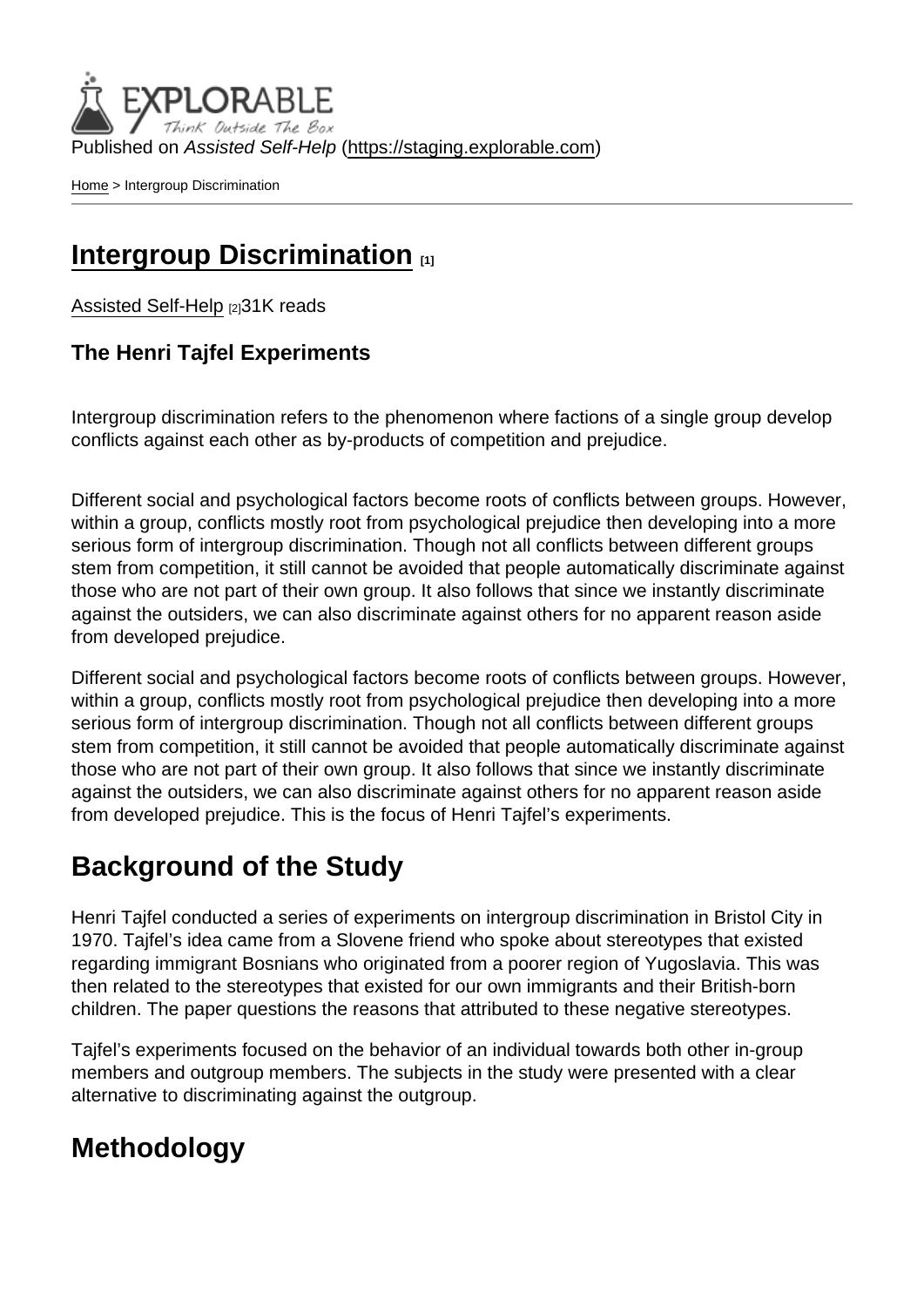All of the participants in Tajfel's study were aged 14 to 15 and attended the same educational institution in Bristol – same year group and occupied a common school house. A total of 64 individuals were asked to participant in the study.

The experiment consisted of 2 distinct parts. The first part aimed to establish an intergroup categorisation while the second part aimed to assess the effects of the said categorisation on intergroup behavior.

In the first part of the experiment, the group was randomly divided into two where each group consisted of 8 participants. The experimenters however told the participants that they were categorised according to their scores in tests they just previously took.

In the test, each of the participants was to allocate amounts to another group member without awarding any money to himself. They were next asked to allocate amounts to two members of the out-group. In the experimental condition, the participants were given a matrix where the top row contained the amounts they will be awarding to a fellow group member, and the bottom row contained amounts that will be awarded to members of the other group. The results later on showed whether subjects ended up discriminating against the out-group or not.

From the first part of the experiment, it was found that majority of the participants significantly allocated greater amounts to members of their own group compared to the outsiders. In the other two conditions, amounts were allocated in a fair manner.

On the second part of the study, the experimenters were aiming to find out the type of strategy used by the boys when allocating points.

#### **Results**

The primary aim given to the boys was to maximise the profit. However, they were given the choice whether to maximize the profit for everyone to enjoy, or for just their own group to enjoy. The results showed that a significant majority chose to allocate money for the good of only their own group.

It was also found that the boys were more concerned in creating as much difference as possible between the amounts allocated to each group than consolidating a greater amount for everyone altogether; of course favouring their own respective groups. Tajfel infers that this is in itself an obvious form of discrimination caused by the segregation or categorisation.

## Sources

Most of this article is based on this article: "Experiments in Intergroup Discrimination" on <http://homepage.ntlworld.com/gary.sturt/tajfel.htm> [3]

Intergroup Discrimination Experiments of Henri Tajfel (1970)

[Experiments in Intergroup Discrimination by Tajfel H. \(1970\)](http://www.holah.karoo.net/tajfestudy.htm) [4]

Source URL: https://staging.explorable.com/en/intergroup-discrimination?gid=1587